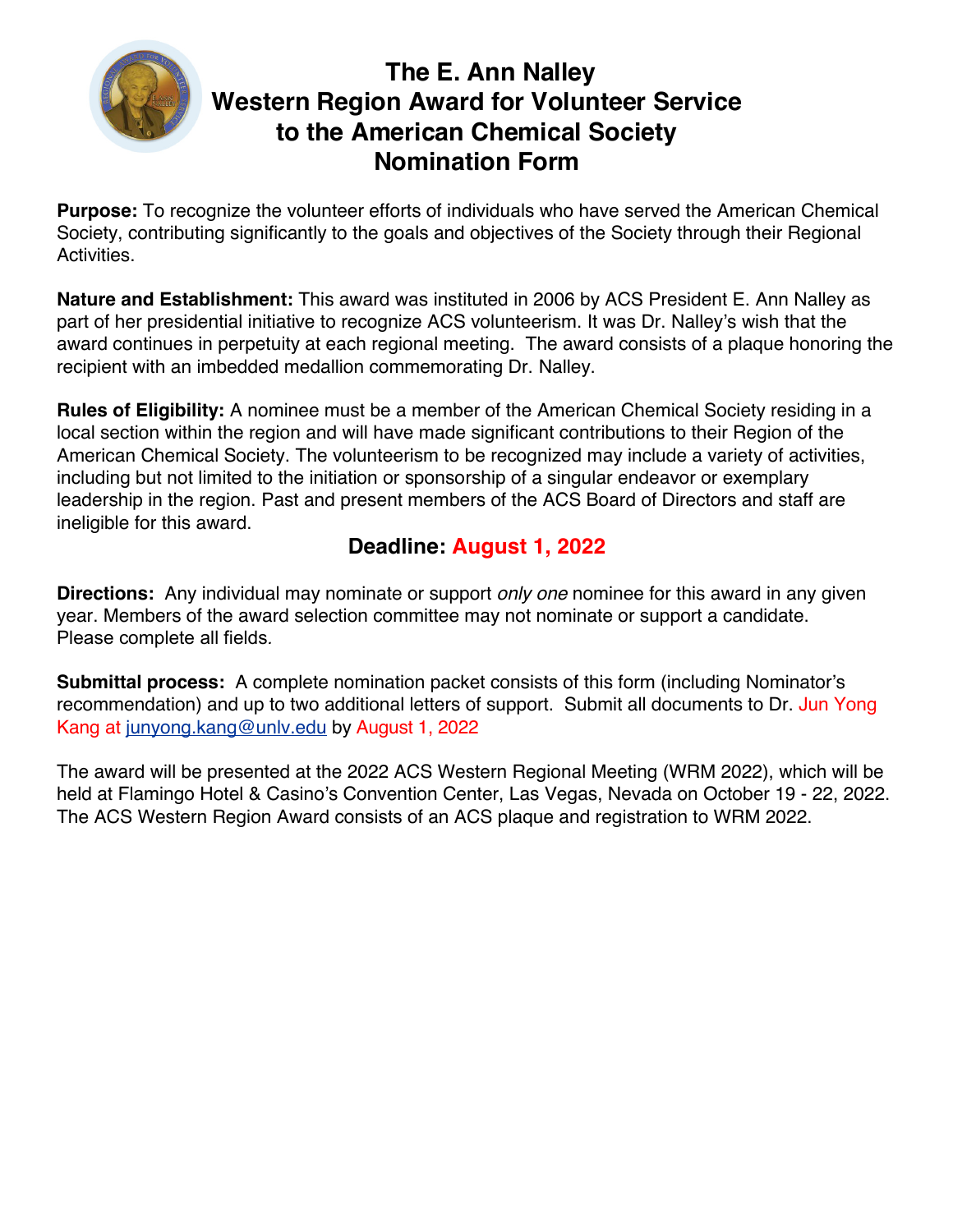

### **Nominator Information**

| Local Section:                        |  |
|---------------------------------------|--|
| Date:                                 |  |
| First Name:                           |  |
| Middle Initial:                       |  |
| Last Name:                            |  |
| Company or Institutional Affiliation: |  |
| Present Position (Exact Title):       |  |
| Address:                              |  |
| City:                                 |  |
| State:                                |  |
| Zip:                                  |  |
| Country:                              |  |
| Telephone:                            |  |
| Fax (optional):                       |  |
| e-mail:                               |  |
| <b>Relationship to Nominee</b>        |  |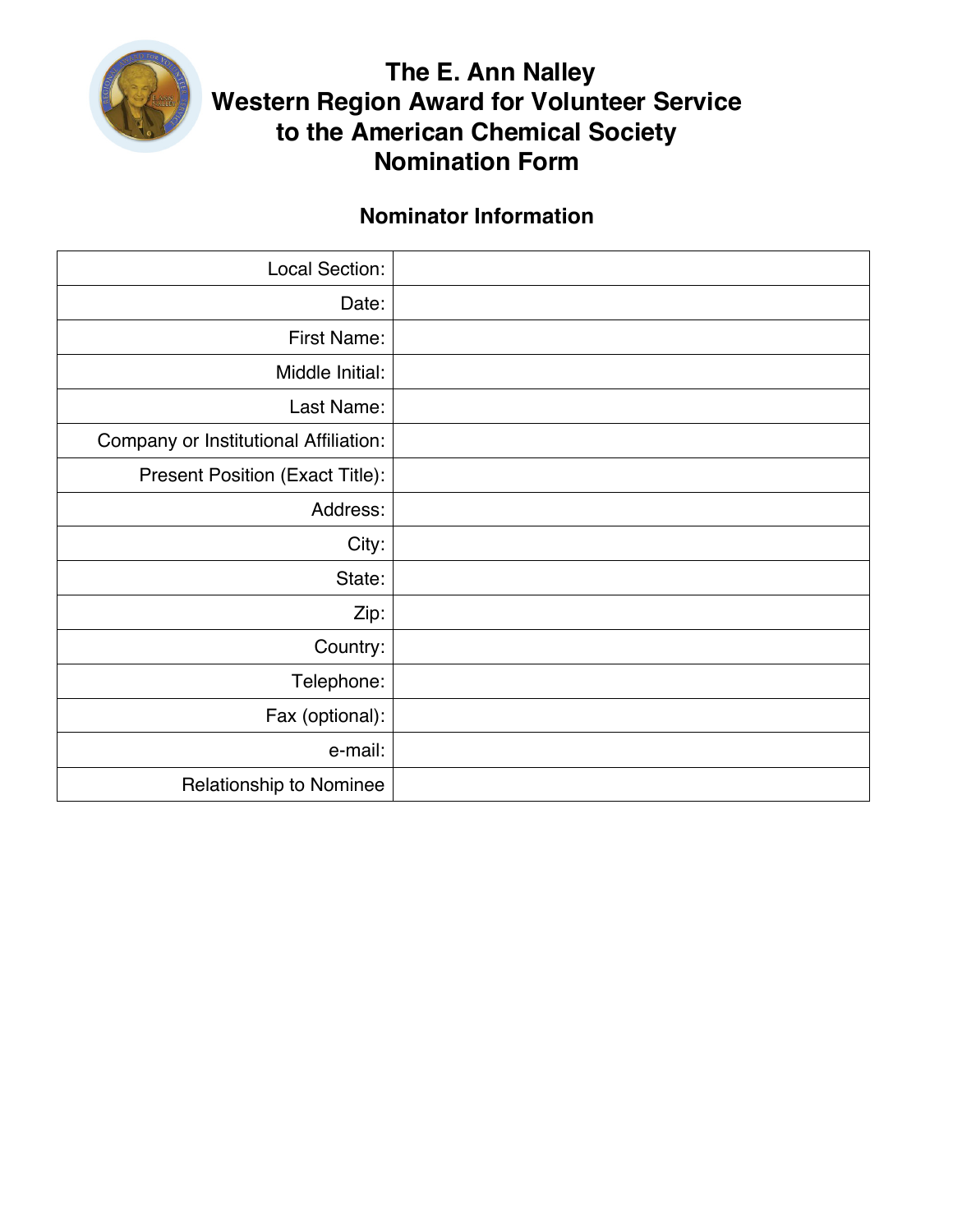

### **Nominator Recommendation**

In the space below, paste or type a narrative summary evaluating the nominee's volunteer accomplishments and service to the region. Explain why the nominee is being recommended for this award with regard to the stated purposes of the award.

You may type or paste your narrative below (it will continue on the next page) or you may attach the narrative as a separate document.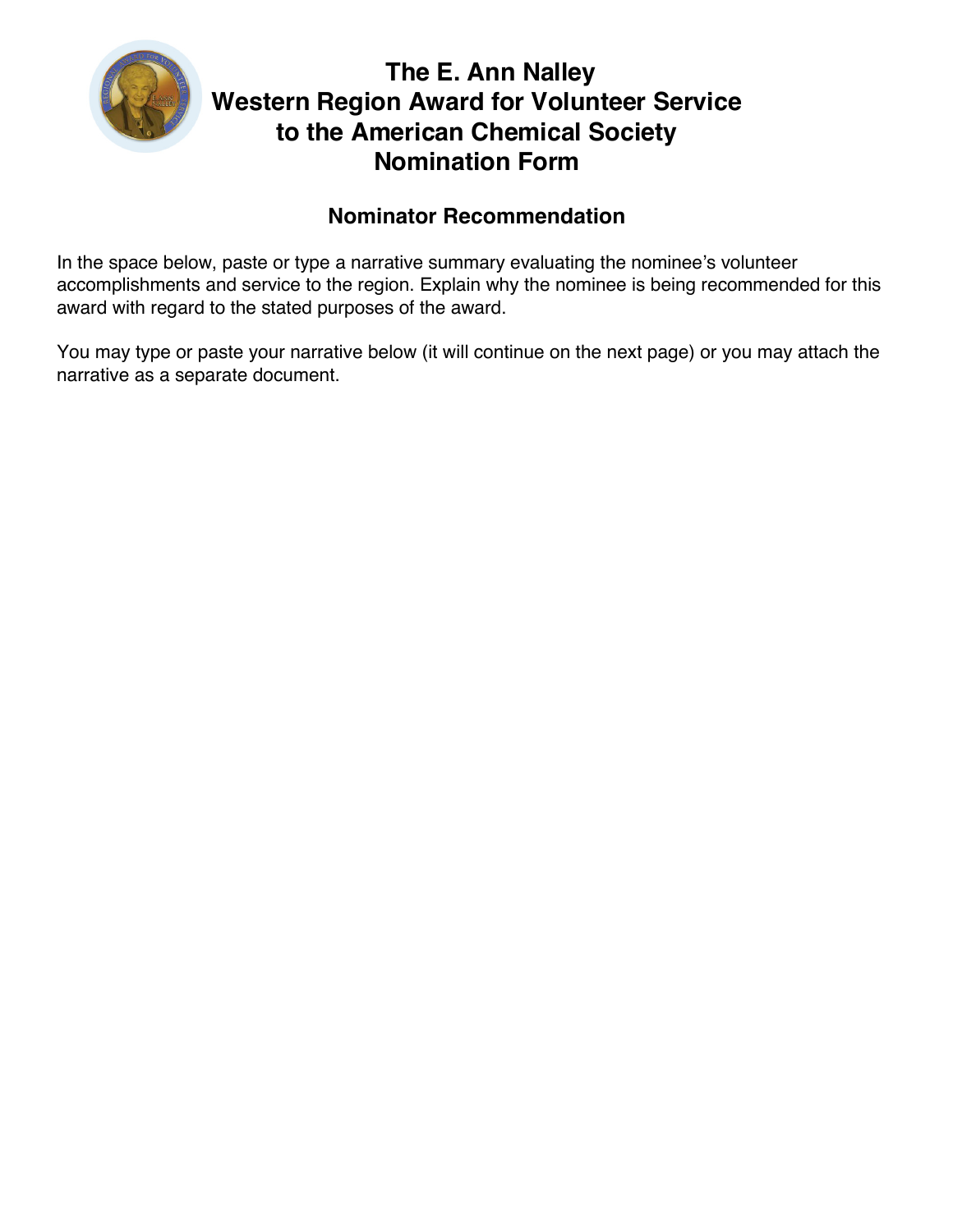

#### **Nominee Information**

| First Name:                           |  |
|---------------------------------------|--|
| Middle Initial:                       |  |
| Last Name:                            |  |
| Local Section:                        |  |
| Present Position (Exact Title):       |  |
| Company or Institutional Affiliation: |  |
| Address:                              |  |
| City:                                 |  |
| State:                                |  |
| Zip:                                  |  |
| Country:                              |  |
| <b>Business Telephone:</b>            |  |
| Home Telephone:                       |  |
| Fax (optional):                       |  |
| e-mail:                               |  |
| Website URL (optional):               |  |

Has this nomination been discussed with the nominee?  $\Box$  Yes  $\Box$  No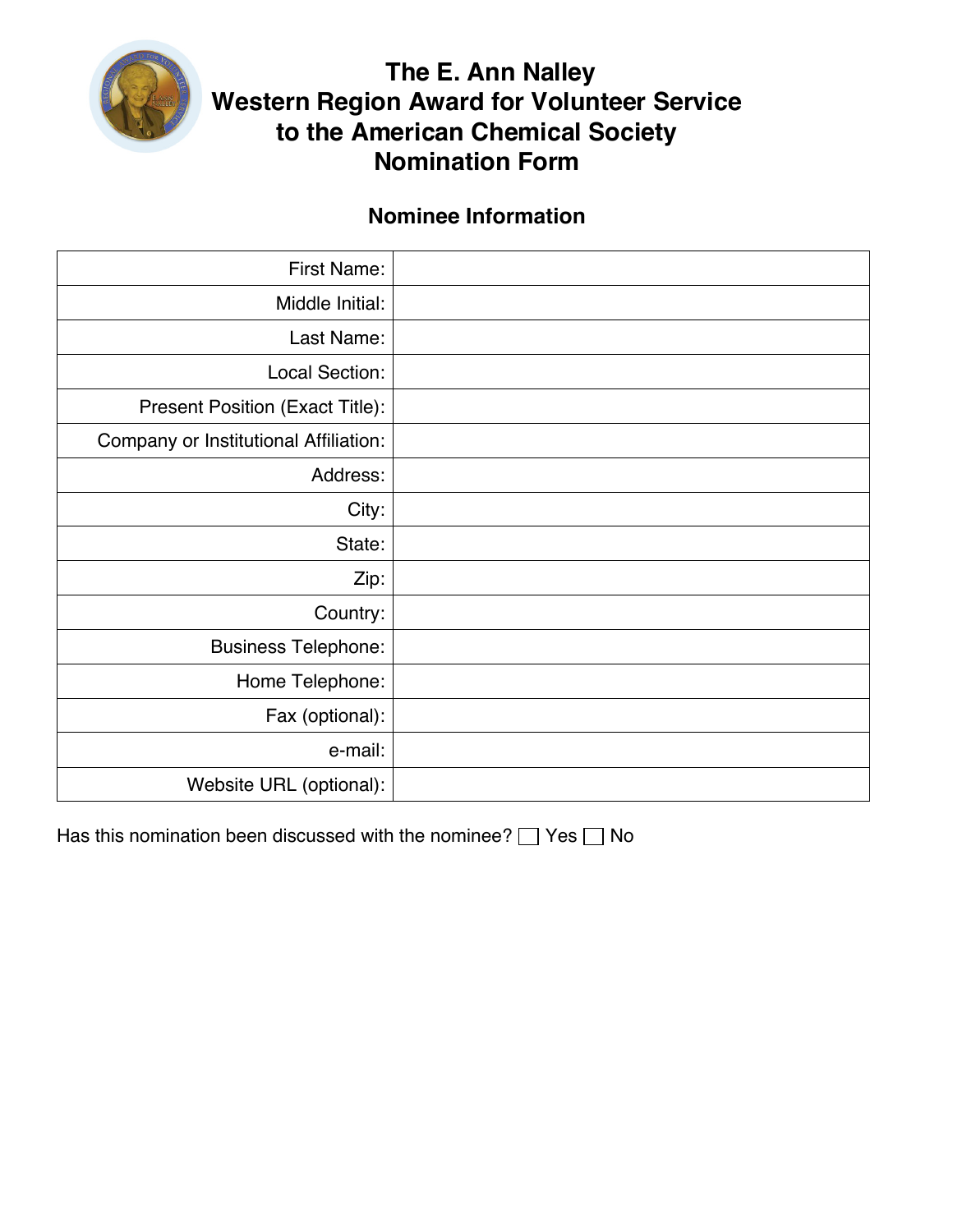

### **Nominee Biographical Sketch**

In the space below, paste the nominee's brief biographical sketch (or attach as a separate document). Please limit biographical sketch to two pages.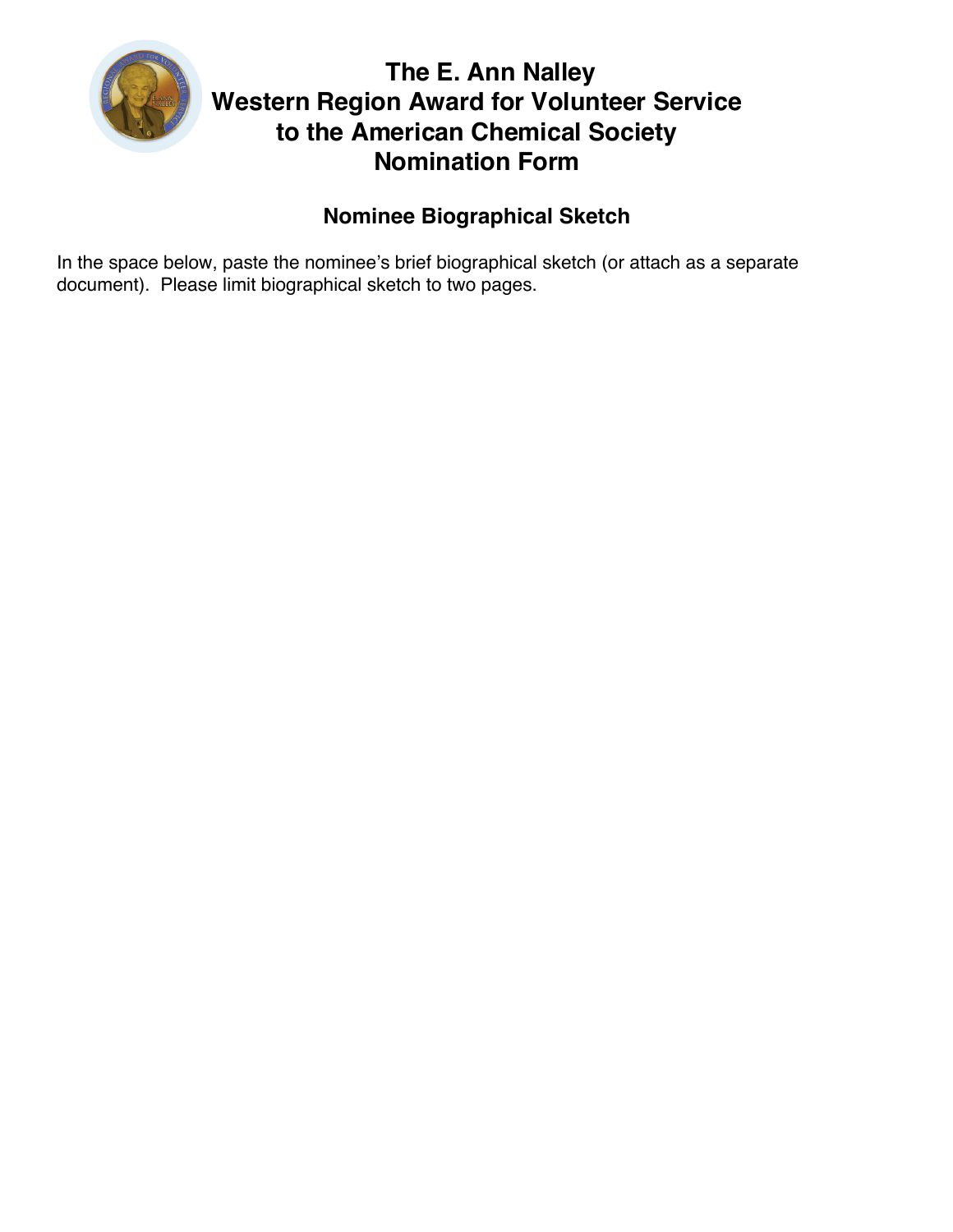

### **Support Letters**

**Directions:** Any individual, except a member of the award selection committee, may nominate or support *only* one nominee for this award in any given year.

Letters of support with a two-page maximum each are being requested from the following references (no more than two will be accepted). You may attach the letters to the nomination package, or these individuals may send letters electronically to Dr. Jun Yong Kang at junyong kang@unly.edu by August 1, 2022.

Reference name:

Reference e-mail:

Reference telephone:

Reference name:

Reference e-mail:

Reference telephone: